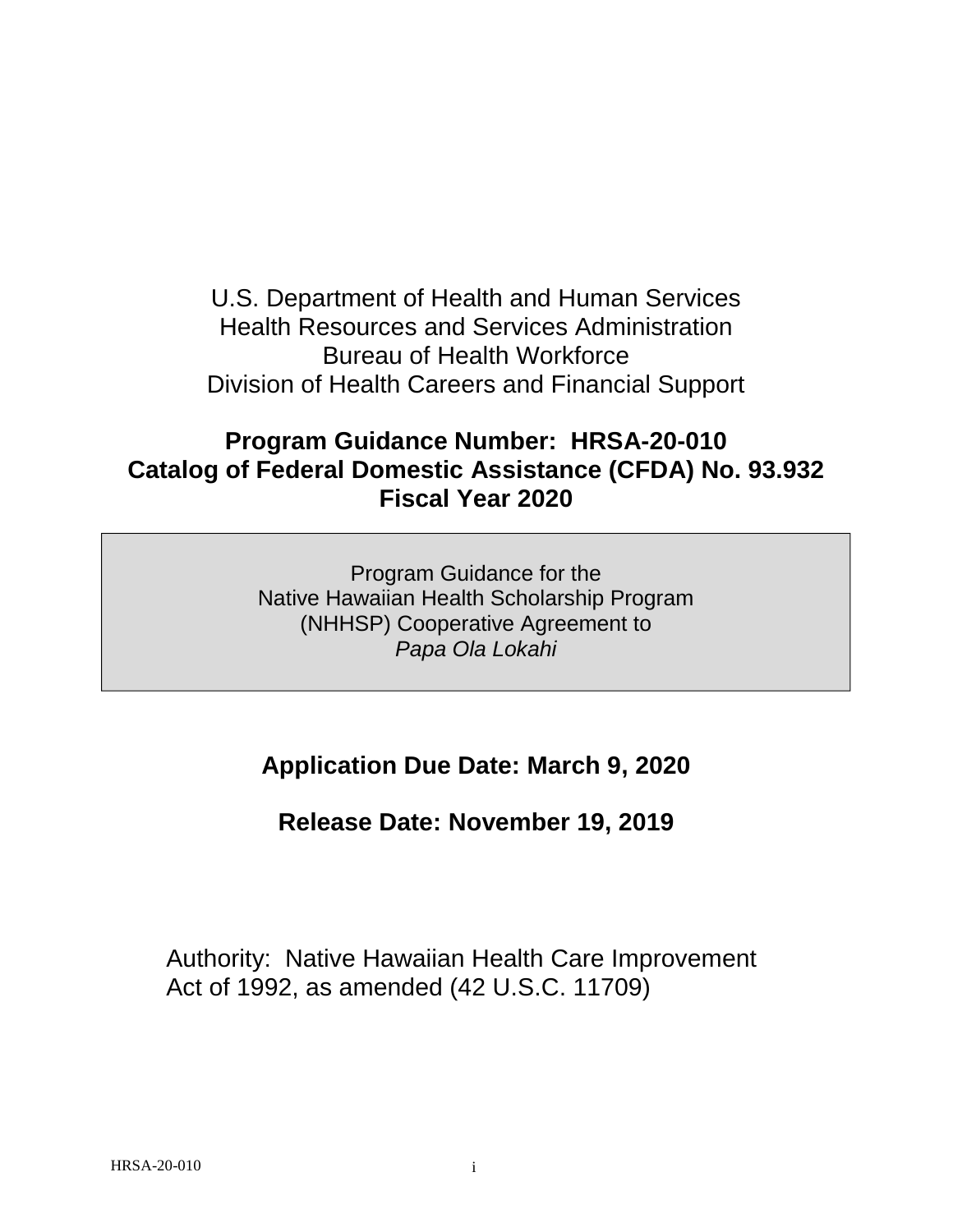# **Table of Contents**

| ı.   |                                                                                                                   |  |
|------|-------------------------------------------------------------------------------------------------------------------|--|
| Н.   |                                                                                                                   |  |
| III. |                                                                                                                   |  |
| IV.  | 1.<br>2.<br>3.<br>$\mathbf{4}$                                                                                    |  |
| V.   | 1.<br>2.<br>Dun and Bradstreet Universal Numbering System Number and System for Award Management (formerly,<br>3. |  |
|      | 4.<br>5.<br>6.<br>7.                                                                                              |  |
| VI.  | $1_{-}$<br>2.                                                                                                     |  |
| VII. |                                                                                                                   |  |
|      |                                                                                                                   |  |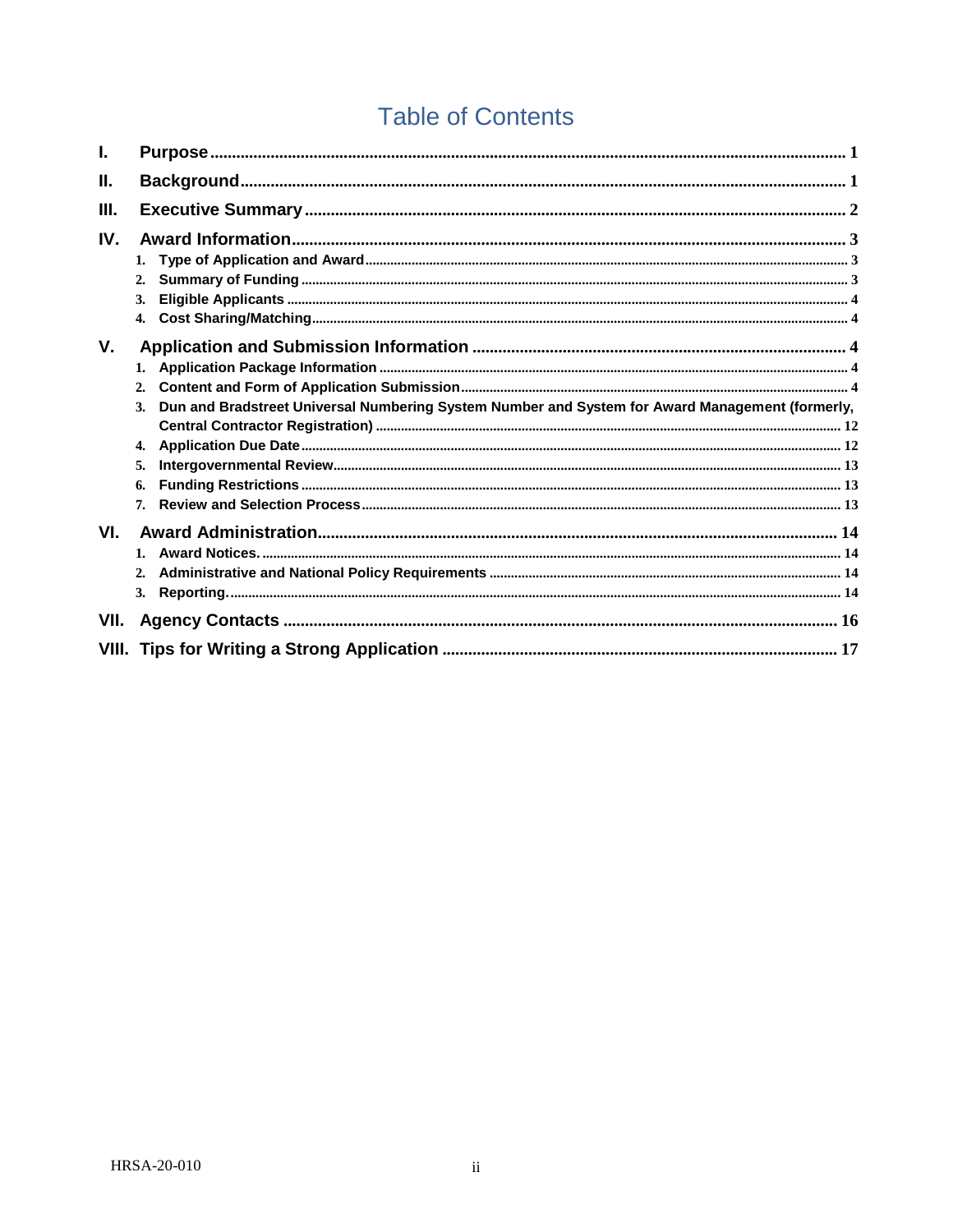# <span id="page-2-0"></span>**I. Purpose**

This Program Guidance solicits an application from Papa Ola Lokahi (POL) to work cooperatively with U.S. Department of Health and Human Services (HHS), Health Resources and Services Administration (HRSA) to provide administrative support for HRSA's Native Hawaiian Health Scholarship Program (NHHSP), under the Native Hawaiian Health Care Improvement Act of 1992 (NHHCIA), as amended (42 USC 11709).

Through the NHHSP, Native Hawaiian students of health professions schools are then awarded HRSA funds in return for a commitment to provide primary health services to the Native Hawaiian population in the State of Hawai`i. The intended long-term impact of the NHHCIA is the improved health status of Native Hawaiians. This will be achieved through comprehensive health promotion, disease prevention and health services through the development and expansion of Native Hawaiian health care service infrastructures. This capacity-building effort is supported, in part, by NHHSP by increasing the number of Native Hawaiian health care professionals trained in those disciplines and specialties most needed to deliver quality, culturally competent, health care to Native Hawaiians in the State of Hawai'i. Three main components comprise the NHHSP:

- Scholarships to Native Hawaiians pursuing careers in designated health care professions, allied health professions, and health career pathway programs that lead to students receiving a degree at the Associate, Bachelor, Master, Professional or Doctorate level,
- Training of NHHSP scholars in ways to provide culturally appropriate health care services in Hawaiian communities, and
- Placement of NHHSP scholars in priority Native Hawaiian communities following the completion of their education and training.

# **II. Background**

<span id="page-2-1"></span>This program is authorized by the Native Hawaiian Health Care Improvement Act of 1992, Public Law 102-396, as amended (42 USC 11709). Scholarship funding is provided directly to the institution whereas the ORC (Other Reasonable Costs) and stipend are paid to the scholar by BHW. The Native Hawaiian Health Scholarship Program is administered locally in Hawai'i through this cooperative agreement with POL.

The Native Hawaiian Health Care Program improves the health status of Native Hawaiians by making health education, health promotion, and disease prevention services available through the support of Native Hawaiian Health Care Systems. Native Hawaiians face cultural, financial, social, and geographic barriers that prevent them from utilizing existing health services. In addition, health services are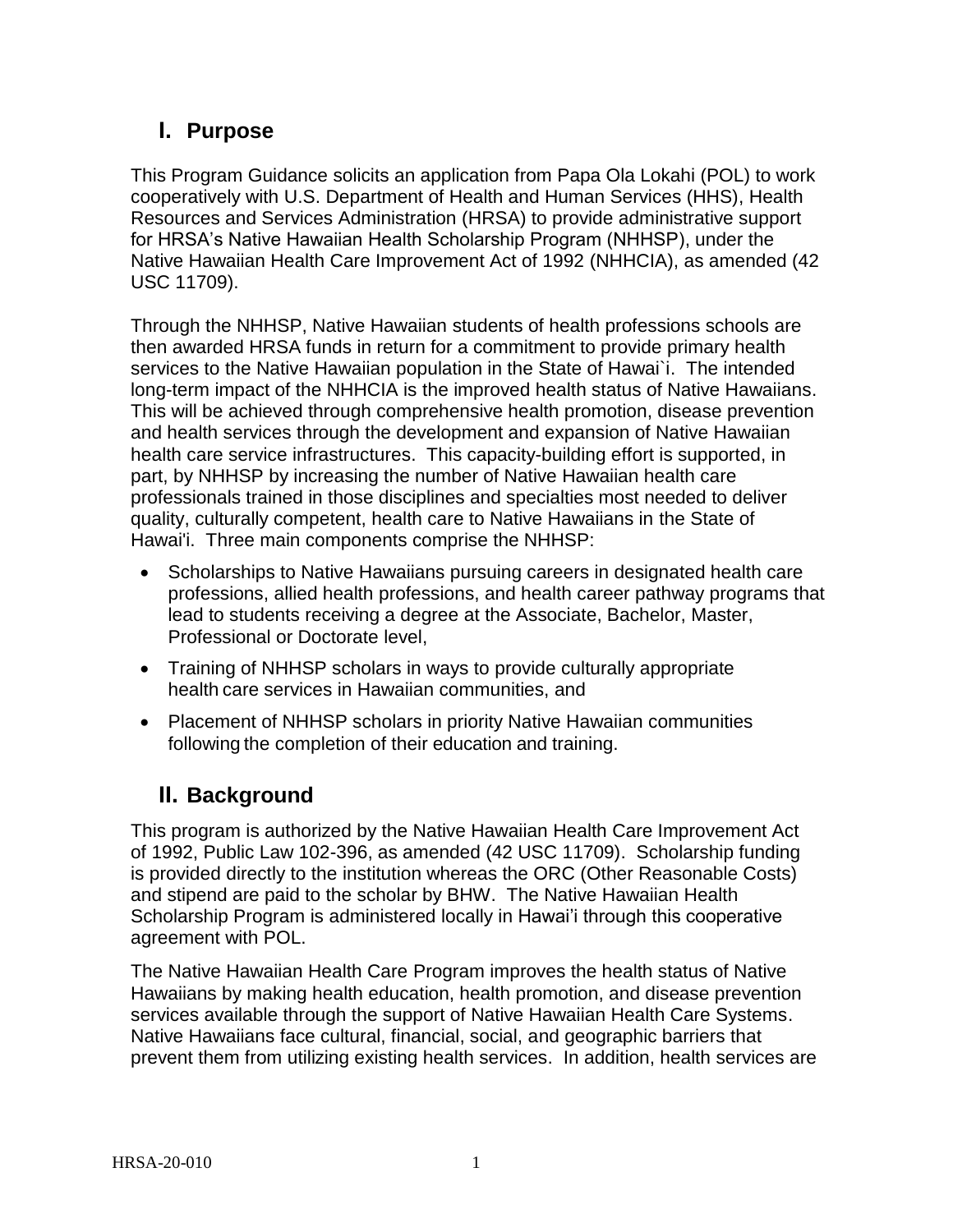often unavailable in the community. The Native Hawaiian Health Care Systems<sup>1</sup> utilize a combination of outreach, referral, and linkage mechanisms to provide or arrange services. Services provided include nutrition programs, screening and control of hypertension and diabetes, immunizations, and basic primary care services. In 2018, the largest numbers of medical encounters were for heart disease, hypertension, and diabetes.

The Native Hawaiian Health Care Program also supports a health professions scholarship program for Native Hawaiians and administrative costs for POL, an organization that coordinates and assists Native Hawaiian health care programs. More than 290 Native Hawaiian scholarships have been awarded since 1991 the beginning of the program.

# <span id="page-3-0"></span>**III. Executive Summary**

The NHHSP application is due on March 9, 2020.

The Health Resources and Services Administration is accepting an application from POL for the fiscal year (FY) 2020 Native Hawaiian Health Scholarship Program. The purpose of this cooperative agreement program is to provide funds to POL to provide administrative support for Native Hawaiian students of health professions schools who are awarded HRSA funds in return for a commitment to provide primary health services to the Native Hawaiian population in the State of Hawai`i.

### **Executive Summary Overview**

| <b>Program Guidance Title</b>                                | Native Hawaiian Health Scholarship<br>Program |
|--------------------------------------------------------------|-----------------------------------------------|
| <b>Program Guidance Number</b>                               | HRSA-20-010                                   |
| <b>Application Due Date</b>                                  | March 9, 2020                                 |
| <b>Anticipated Total Annual Available</b><br>FY 2020 Funding | \$475,304                                     |
| <b>Estimated Number and Type of</b><br><b>Awards</b>         | 1 cooperative agreement                       |
|                                                              |                                               |
| <b>Estimated Award Amount</b>                                | \$475,304                                     |
| <b>Cost Sharing/Match Required</b>                           | N <sub>0</sub>                                |

<sup>&</sup>lt;sup>1</sup> The NHHCS consists of five Native Hawaiian health care organizations that are in Hawai`i. These organizations are the "Priority One" sites for NHHSP participants to complete their service obligation and include: (1) HUI MALAMA OLA NA `OIWI (Hawai`i Island), (2) HUI NO KE OLA PONO (Maui Island), (3) NA PU`UWAI (Molokai & Lanai Islands), (4) KE OLA MAMO (O`ahu Island), and (5) HO`OLA LAHUI HAWAI'I (Kaua`i Island).

 $\overline{\phantom{a}}$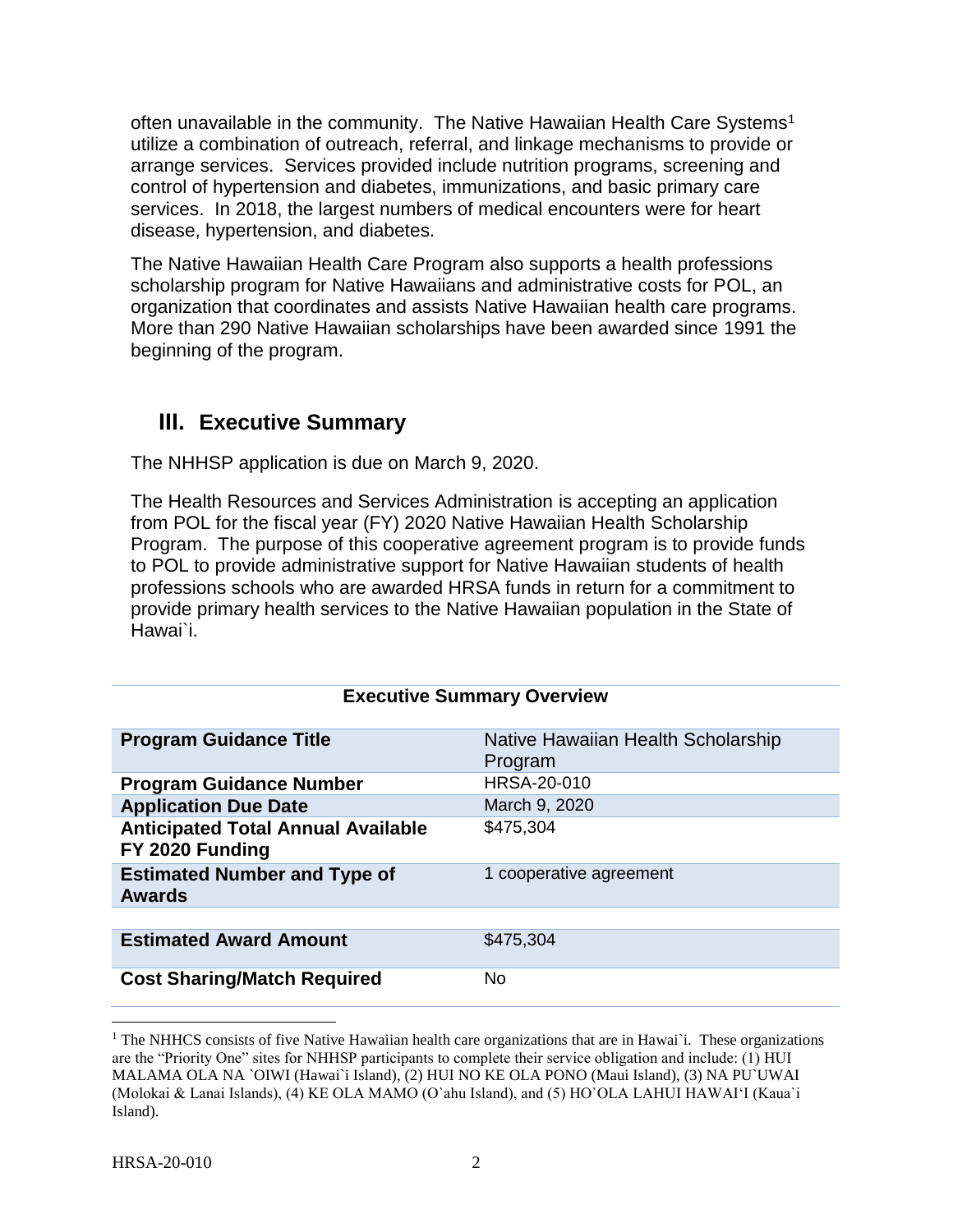| <b>Project Period/Period of Performance</b>          | 8/1/2020 through 7/31/2025 (5 years)                                                                                                                                                                                                                       |
|------------------------------------------------------|------------------------------------------------------------------------------------------------------------------------------------------------------------------------------------------------------------------------------------------------------------|
| <b>Eligible Applicants</b>                           | Eligibility for this funding opportunity is<br>limited to POL, as designated in the<br>NHHCIA, as amended [42 USC 11709(a)].                                                                                                                               |
| <b>Project Officer</b><br><b>Contact Information</b> | <b>Myron Allen</b><br><b>Project Officer</b><br>Division of Health Careers and Financial<br>Support<br><b>BHW/HRSA</b><br>5600 Fishers Lane, Room 15N-94C<br>Rockville, MD 20857<br>Phone: (301) 443-1701<br>Fax: (301) 451-5629<br>Email: MAllen@hrsa.gov |

POL is responsible for reading and complying with the instructions included in HRSA's *SF-424 [R&R Application Guide,](http://www.hrsa.gov/grants/apply/applicationguide/sf424rrguidev2.pdf)* available online at [http://www.hrsa.gov/grants/apply/applicationguide/sf424rrguidev2.pdf,](http://www.hrsa.gov/grants/apply/applicationguide/sf424rrguidev2.pdf) except where instructed in this guidance to do otherwise. A short video for applicants explaining the *Application Guide* is available at [http://www.hrsa.gov/grants/apply/applicationguide/.](http://www.hrsa.gov/grants/apply/applicationguide/)

# <span id="page-4-0"></span>**IV. Award Information**

# <span id="page-4-1"></span>**1. Type of Application and Award**

The cooperative agreement recipient's (Papa Ola Lokahi) responsibilities are specified in the '*Methodology'* subsection of the "RESPONSE TO PROGRAM PURPOSE" section of the PROJECT NARRATIVE (section V.11. below).

# <span id="page-4-2"></span>**2. Summary of Funding**

HRSA expects approximately \$475,304 to be available annually to fund one (1) award recipient, Papa Ola Lokahi (POL). You may apply for a ceiling amount of up to \$475,304 per year. The actual amount available will not be determined until enactment of the final FY 2020 Federal appropriation. This program guidance is subject to the appropriation of funds, and is a contingency action taken to ensure that, should funds become available for this purpose, HRSA can process the application and award funds in a timely manner. The period of performance is August 1, 2020 through July 31, 2025 (5 years). Funding beyond the first year is subject to the availability of appropriated funds for NHHSP in subsequent fiscal years, satisfactory recipient performance, and a decision that continued funding is in the best interest of the Federal Government.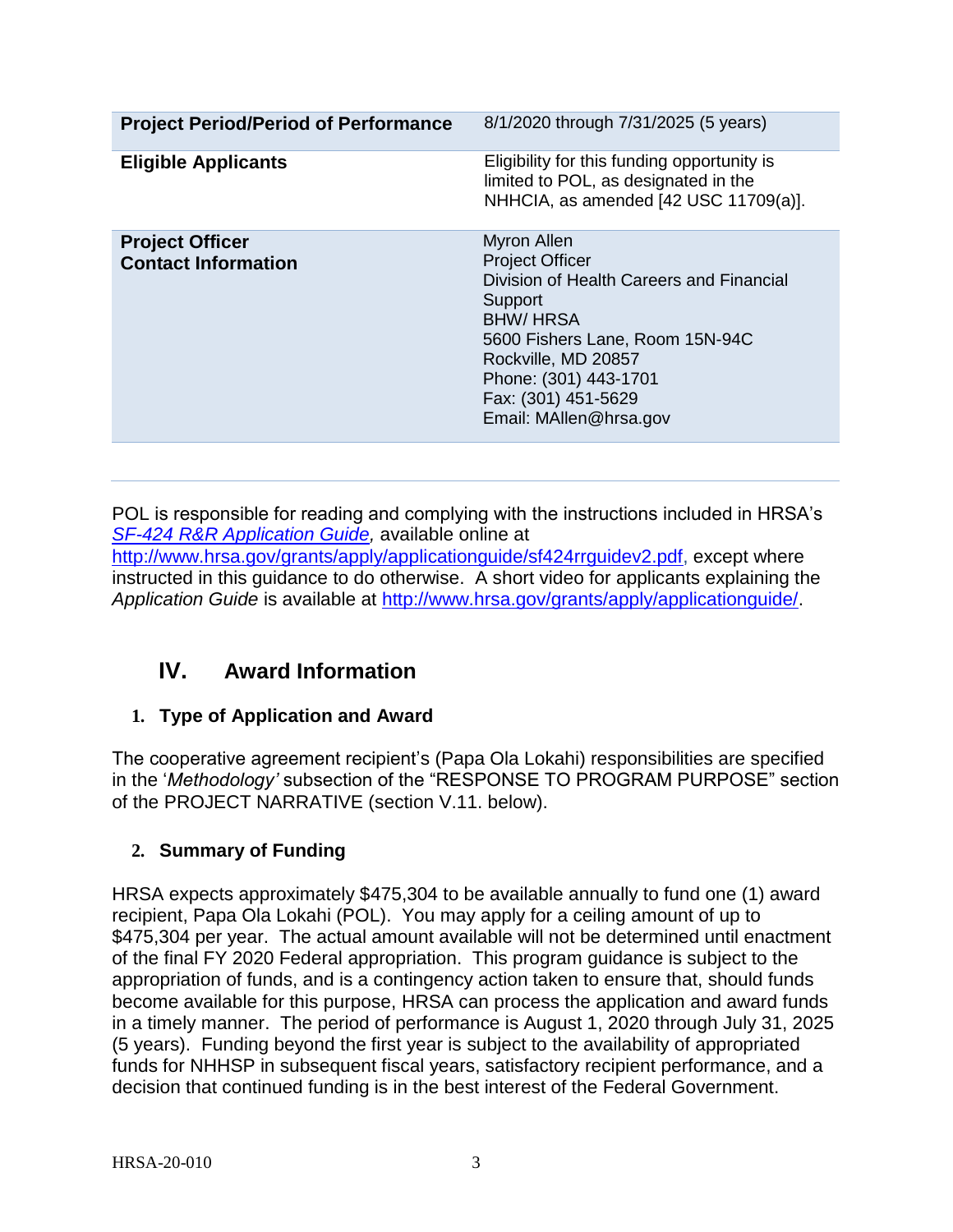All HRSA awards are subject to the Uniform Administrative Requirements, Cost Principles, and Audit Requirements at [45 CFR part 75.](http://www.ecfr.gov/cgi-bin/retrieveECFR?gp=1&SID=4d52364ec83fab994c665943dadf9cf7&ty=HTML&h=L&r=PART&n=pt45.1.75)

# <span id="page-5-0"></span>**3. Eligible Applicants**

Eligibility for this funding opportunity is limited to POL, as designated in the NHHCIA, as amended (42 USC 11709(a)).

# <span id="page-5-1"></span>**4. Cost Sharing/Matching**

Cost sharing/matching is not required for this program.

# <span id="page-5-2"></span>**V. Application and Submission Information**

# <span id="page-5-3"></span>**1. Application Package Information**

HRSA *requires* you to apply electronically through Grants.gov. You must download the SF-424 Research and Related (R&R) application package associated with this funding opportunity following the directions provided at [https://www.grants.gov/applicants/apply-for-grants.html.](https://www.grants.gov/applicants/apply-for-grants.html)

# <span id="page-5-4"></span>**2. Content and Form of Application Submission**

Section 4 of HRSA's *SF-424 R&R [Application Guide](http://www.hrsa.gov/grants/apply/applicationguide/sf424rrguidev2.pdf)* provides instructions for the budget, budget justification, staffing plan and personnel requirements, assurances, certifications, and abstract. You must submit the information outlined in the Application Guide in addition to the program specific information below. All applicants are responsible for reading and complying with the instructions included in HRSA's *SF-424 R&R [Application Guide](http://www.hrsa.gov/grants/apply/applicationguide/sf424rrguidev2.pdf)* except where instructed to do otherwise. You must submit the application in the English language and in the terms of U.S. dollars (45 CFR § 75.111(a)).

See Section 8.5 of the *Application Guide* for the Application Completeness Checklist.

# **Application Page Limit**

The total size of all uploaded files may not exceed the equivalent of 65 pages when printed by HRSA. The page limit includes the abstract, project and budget narratives, attachments, and letters of commitment and support required in the *Application Guide*  and this FOA. Standard OMB-approved forms that are included in the application package are NOT included in the page limit. Biographical sketches **do** count in the page limitation. Indirect Cost Rate Agreement and proof of non-profit status (if applicable) will not be counted in the page limit. **We strongly urge you to print your application to ensure it does not exceed the specified page limit**.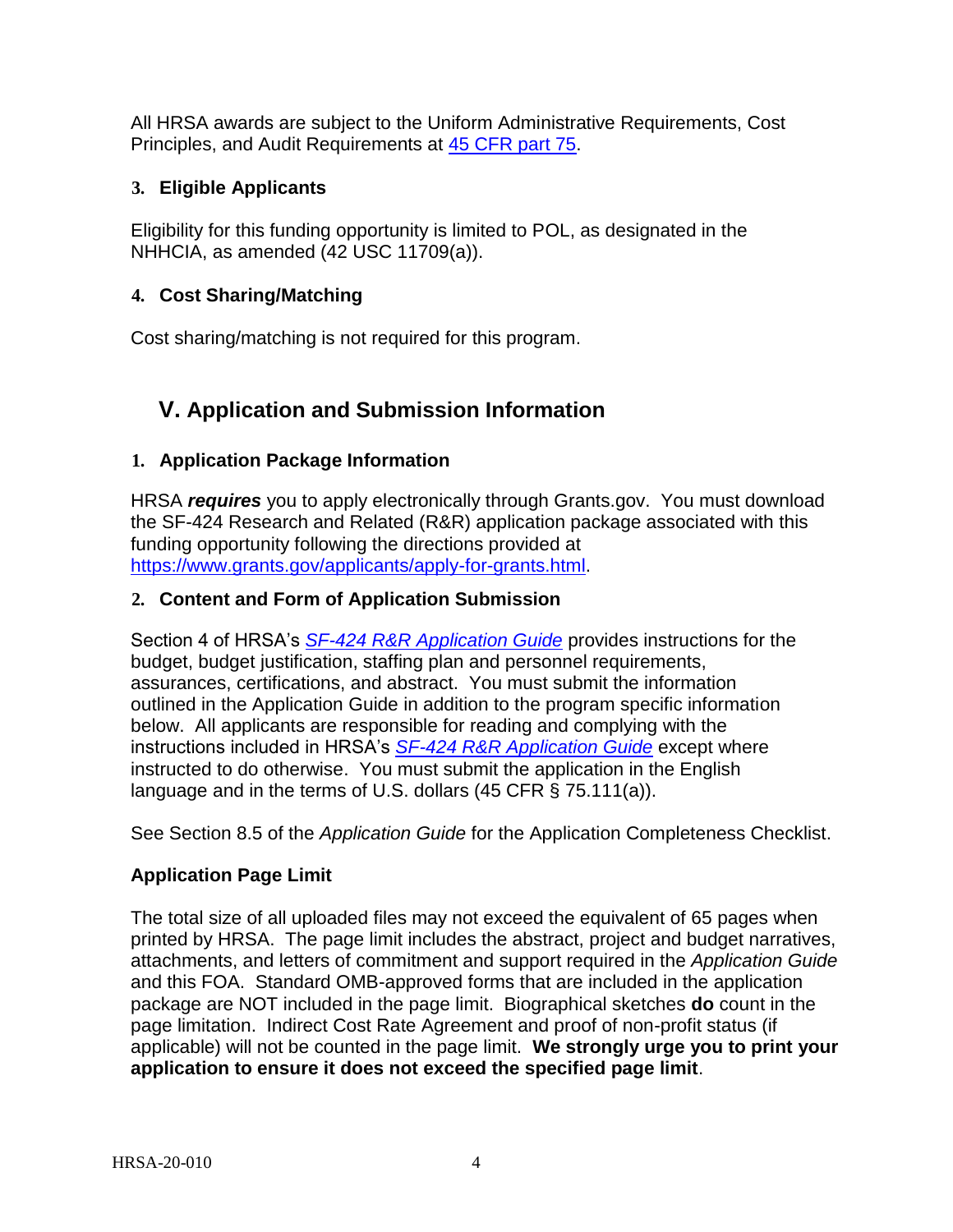Applications must be complete, within the specified page limit, and validated by Grants.gov under the correct funding opportunity number prior to the deadline to be considered under this notice. Failure to comply with these instructions may result in a delay in funding.

## **Debarment, Suspension, Ineligibility, and Voluntary Exclusion Certification**

- 1) You, on behalf of the applicant organization certify, by submission of your proposal, that neither you nor your principals are presently debarred, suspended, proposed for debarment, declared ineligible, or voluntarily excluded from participation in this transaction by any federal department or agency.
- 2) Failure to make required disclosures can result in any of the remedies described in 45 CFR § 75.371, including suspension or debarment. (See also 2 CFR parts 180 and 376, and 31 U.S.C. 3321).
- 3) Where you are unable to attest to the statements in this certification, an explanation shall be included in Attachment 8: Other Relevant Documents.

See Section 4.1 viii of HRSA's *SF-424 R&R [Application Guide](http://www.hrsa.gov/grants/apply/applicationguide/sf424rrguidev2.pdf)* for additional information on all certifications.

## **Program-Specific Instructions**

### **Program Requirements**

In addition to application requirements and instructions in Section 4 of HRSA's *SF-424 R&R [Application Guide](http://www.hrsa.gov/grants/apply/applicationguide/sf424rrguidev2.pdf)* (including the budget, budget justification, staffing plan and personnel requirements, assurances, certifications, and abstract), please include the following:

### *i. Project Abstract*

See Section 4.1.ix of HRSA's *SF-424 R&R [Application Guide](http://www.hrsa.gov/grants/apply/applicationguide/sf424rrguidev2.pdf)[.](http://www.hrsa.gov/grants/apply/applicationguide/sf424guide.pdf)*

In addition to the instructions provided in the guide, please include the following:

- 1. A brief overview of the project as a whole
- 2. Specific, measurable objectives that the project will accomplish
- 3. How the proposed project for which funding is requested will be accomplished, i.e., the "who, what, when, where, why and how" of a project.

### *ii. Project Narrative*

This section provides a comprehensive framework and description of all aspects of the proposed project. It should be succinct, self-explanatory and well organized so that reviewers can understand the proposed project.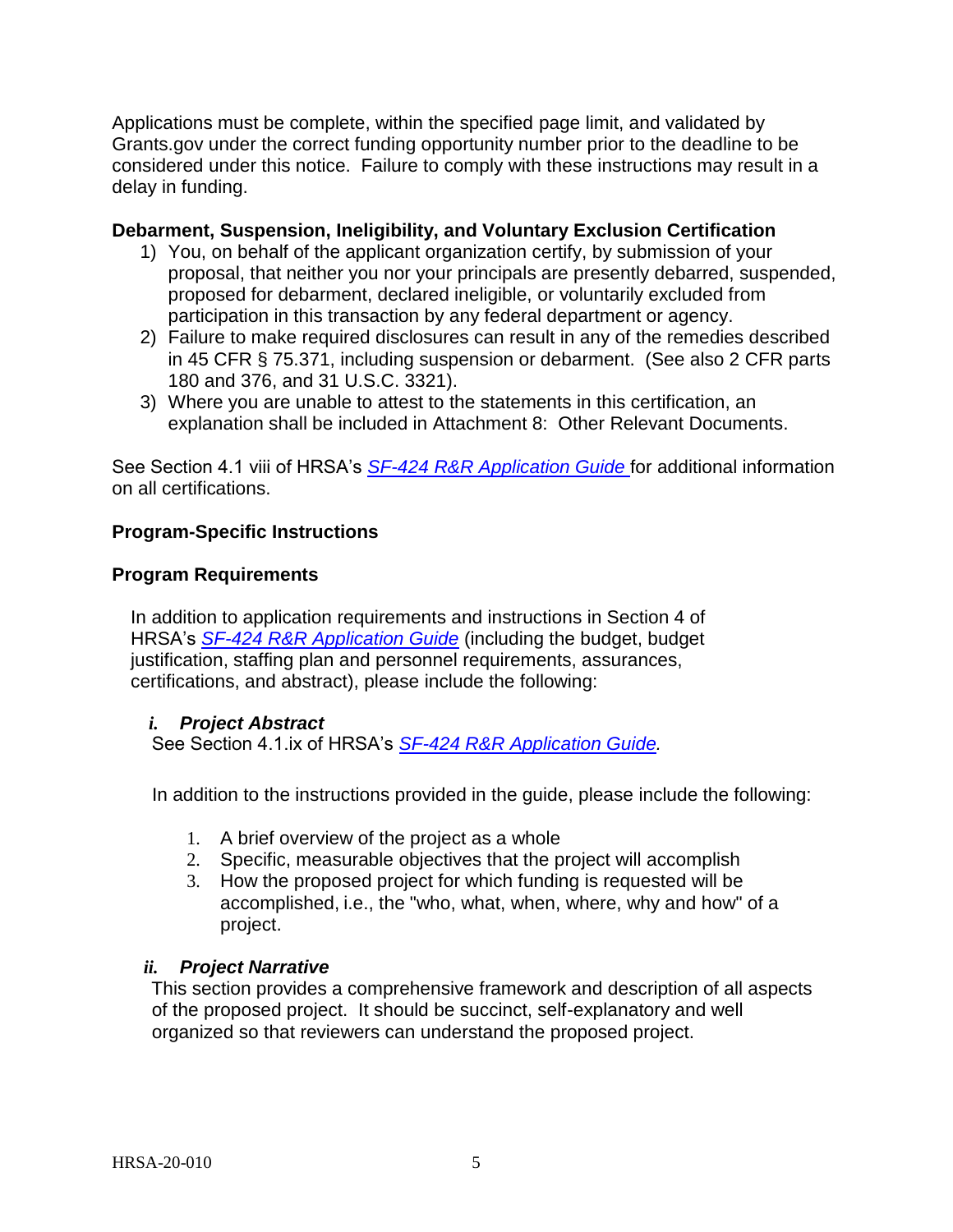Use the following section headers for the Narrative:

## *PURPOSE AND NEED*

This section should briefly describe the purpose of the proposed project. It should outline Hawaii's health care needs particularly as those needs concern the direct-health care workforce. Describe and document the target population and its unmet health needs in this section. Whenever possible, use and cite demographic data to support the information provided. Please discuss any relevant barriers in the service area that the project hopes to overcome. This section should help reviewers understand the communities and/or organizations that will be served by the proposed project. Describe established and proposed partnerships with organizations that align with NHHSP's goal to maximize the impact and outcomes of NHHSP's vision, mission and guiding principles. Such partnering organizations may include, but are not limited to:

- a) High Schools
- b) Post-secondary Institutions
- c) State or Community-based Organizations
- d) State-level Entities
- e) Community-based Health Care Entities
- f) Other Institutions of Higher Education Programs

 *RESPONSE TO PROGRAM PURPOSE* – This section includes three sub-sections – (a) Work Plan; (b) Methodology; and (c) Resolution of Challenges

# *(a) WORK PLAN*

Describe, in detail, the activities or steps, and the staff responsible for achieving each of the activities proposed during the entire period of performance in the Methodology sub-section, and how those activities expressly address the purpose of the project as described above. Include a detailed work plan chart that includes each task or activity and identifies responsible staff (a sample work plan can be found here: [http://bhpr.hrsa.gov/grants/technicalassistance/workplantemplate.docx.](http://bhpr.hrsa.gov/grants/technicalassistance/workplantemplate.docx) As

appropriate, identify meaningful support and collaboration with key stakeholders in planning, designing and implementing all activities, including development of the application and the extent to which these contributors reflect the cultural, racial, linguistic and geographic diversity of the populations and communities served.

### *(b) METHODOLOGY*

Propose clear and precise methods, tools, and strategies to be used to address the stated needs and encompass each of the program requirements and expectations in this program guidance. As appropriate, include a description of how effective tools and strategies will be developed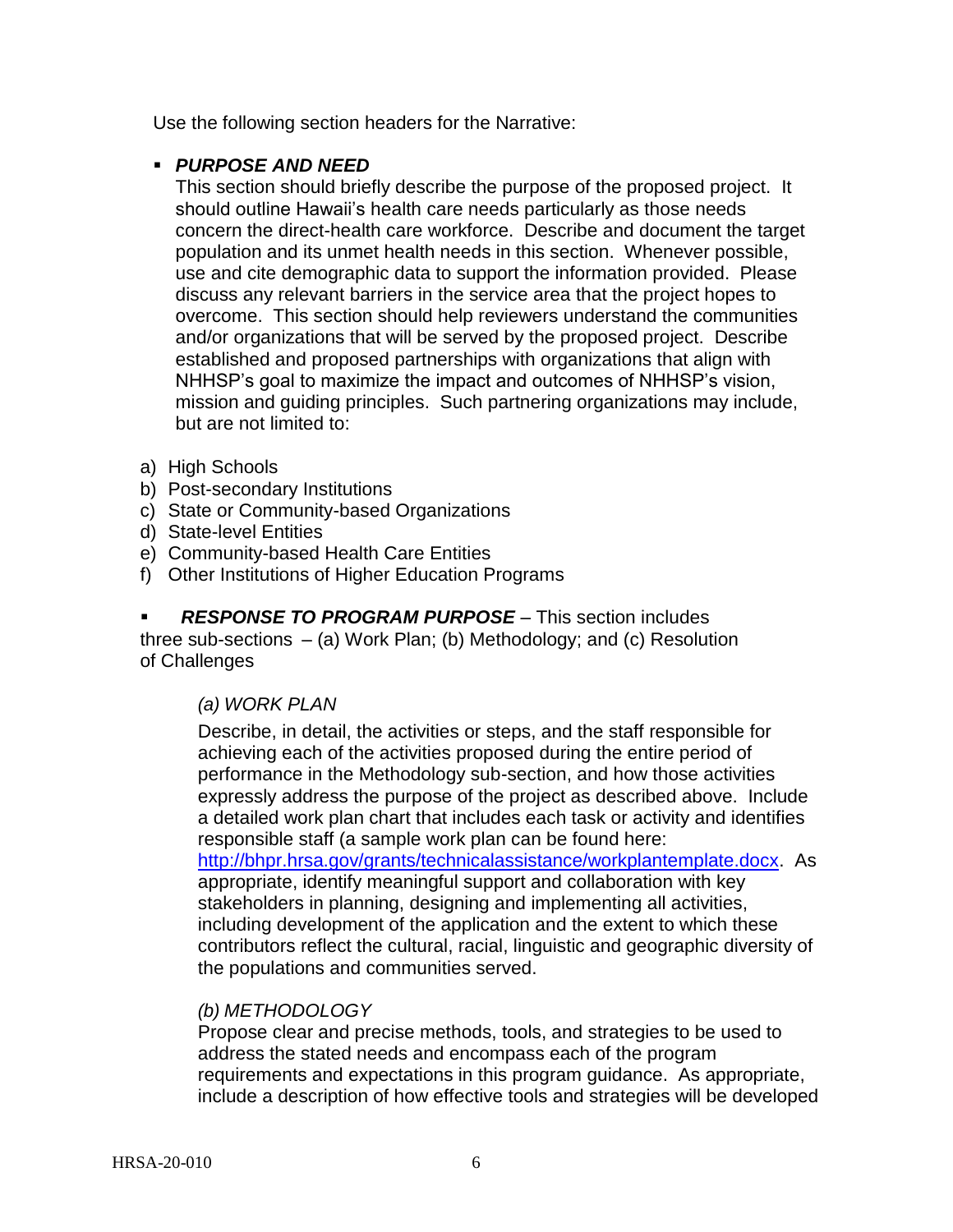for meeting the stated needs; specifically, how determination is made as to which professional disciplines and specialties are eligible to participate in the program. Include methodology for monitoring in-school compliance and verification of enrollment, good academic standing and identification of academic issues such as an incomplete or less than acceptable grades for which the program has previously paid. Include information regarding the obligated service requirement for each scholarship recipient to be fulfilled through the full-time clinical or nonclinical practice of the health profession. Include information regarding the provision of counseling, retention, and other support services. Program Requirements include:

- Collaborate on the development and coordination of the proposed work plan for activities funded under the cooperative agreement based on legislative and HHS/HRSA priorities;
- Complete deliverables under this cooperative agreement;
- Recruit and evaluate applicants to the program;
- Review and confirm that scholarship payments made to or on behalf of scholars in tandem with HRSA project officer are correct;
- Verify good standing of scholars per semester/term;
- Monitor scholars' compliance with program requirements (in school/in training/in service), offering support/counselling/correction as needed;
- Identify and document all legal and compliance issues with scholars related to their contractual obligations under the NHHSP, and confer with HRSA project officer regarding required action; and
- Attend and participate in appropriate meetings at the local, state and federal levels.
- Ensure that scholarship assistance is consistent with the terms and conditions stated in the legislation. All Terms and Conditions referenced in Native Hawaiian Health Care Improvement Act of 1992, as amended (42 USC 11709) are incorporate by reference.
- Adhere to any additional Program requirements that will be available in the NHHSP Application and Program Guidance (APG) published annually before the beginning of the application cycle.

#### *(c) RESOLUTION OF CHALLENGES*

Discuss challenges that are likely to be encountered in designing and implementing the activities described in the work plan, and approaches that will be used to resolve such challenges.

*IMPACT* –

Describe current experience, skills, and knowledge, including individuals on staff, materials published, and previous work of a similar nature.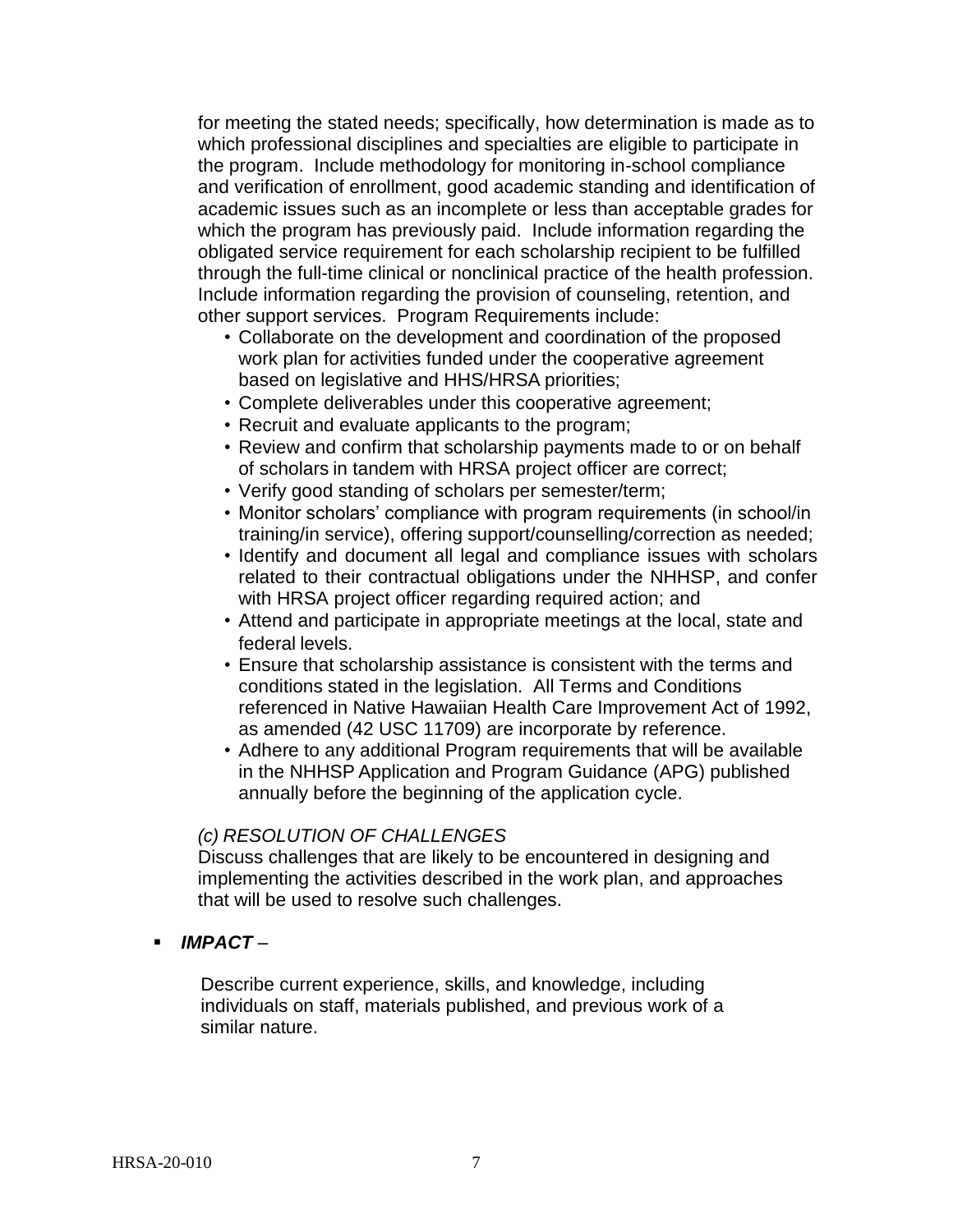Describe your plan for program performance evaluation. This plan should monitor ongoing processes and progress toward meeting cooperative agreement goals and objectives. The evaluation will enable you to assess the success of your cooperative agreement-funded efforts and contribute to continuous quality improvement. The evaluation plan should include descriptions of the inputs (e.g., key evaluation personnel and organizational support, collaborative partners, budget, and other resources); key processes; variables to be measured; expected outcomes of the funded activities; and a description of how all key evaluative measures will be reported. (In the Attachments section (IV. 2.v., Attachments 2 and 3), you are required to attach a complete staffing plan and job descriptions for key personnel, as well as bio sketches.) The evaluation plan must demonstrate evidence that the evaluative measures selected will be able to assess: 1) the extent to which the program objectives have been met, and 2) the extent to which these can be attributed to the project.

You must also describe the systems and processes that will support the organization's collection of HRSA's performance measurement requirements for this program. You will find descriptions of the required data forms for *all programs*. The forms required for this program include Consolidated Field Strength Report, NHHSP Awards Monitoring Spreadsheet, Grantee Profile and Project Officer Summary Report, and can be found here: [http://bhw.hrsa.gov/grants/reporting/index.html.](http://bhw.hrsa.gov/grants/reporting/index.html)

Please include a description of how the organization will effectively track performance outcomes, including how the organization will collect and manage data (e.g., assigned skilled staff, data management software) in a way that allows for accurate and timely submission of performance outcome reporting requirements to HRSA. Describe any potential obstacles for implementing the program performance evaluation and meeting HRSA's performance measurement requirements, and how those obstacles will be addressed. The evaluation and reporting plan also should indicate the feasibility and effectiveness of plans for dissemination of project results.

 *ORGANIZATIONAL INFORMATION, RESOURCES AND CAPABILITIES* Provide information on the organization's current mission and structure, scope of current activities, and an organizational chart (Attachment 4). Describe how these contribute to the ability of the organization to conduct the program requirements and meet program expectations. Provide information on the program's resources and capabilities, including personnel qualifications by training and/or experience to support provision of culturally and linguistically competent and health-literate services. Describe how the unique needs of target populations of the communities served are routinely assessed and improved.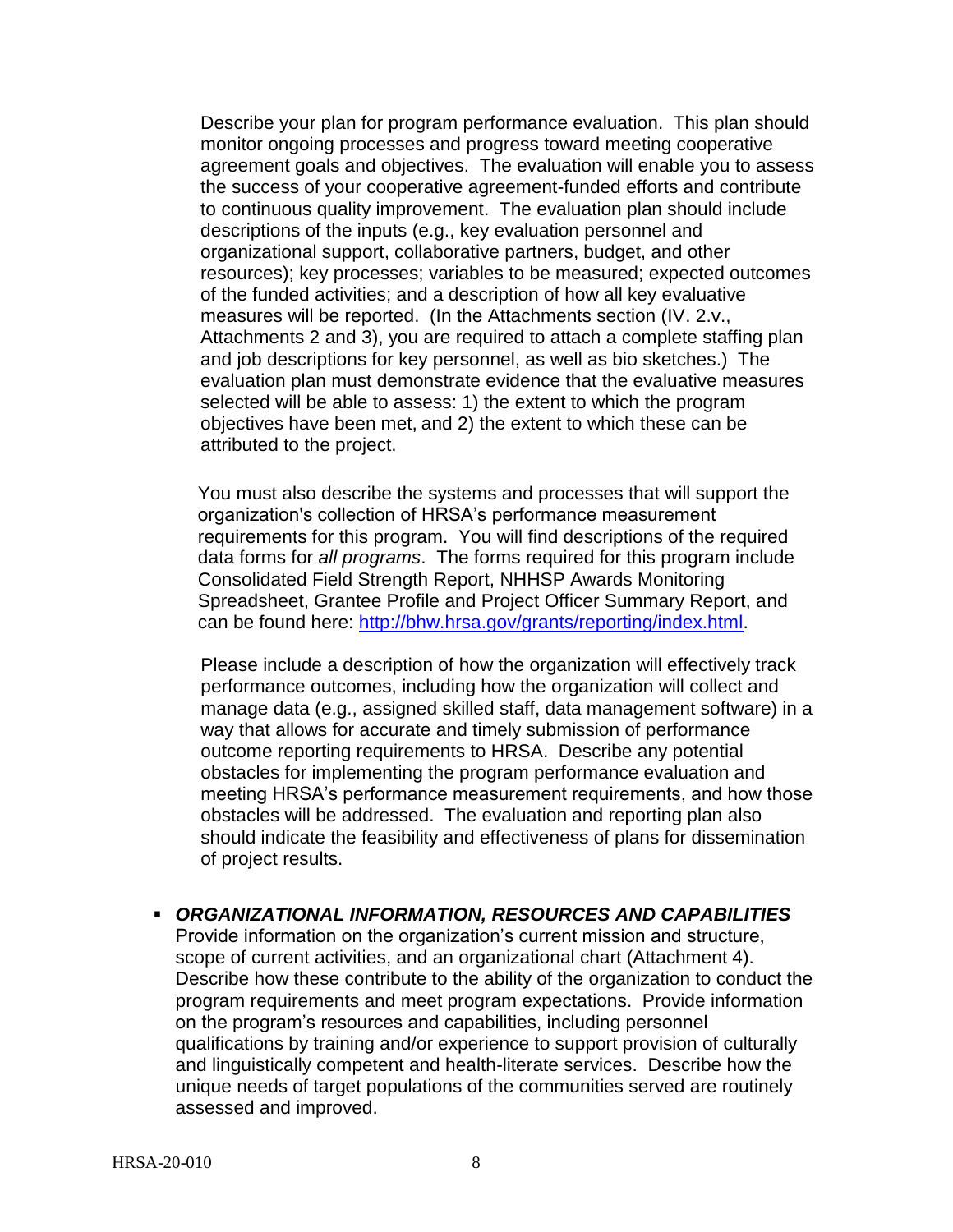## *iii. Budget and Budget Narrative Justification*

See Section 4.1.iv of HRSA's *SF-424 R&R [Application Guide.](http://www.hrsa.gov/grants/apply/applicationguide/sf424rrguidev2.pdf)* Please note: the directions offered in the *SF-424 R&R [Application Guide](http://www.hrsa.gov/grants/apply/applicationguide/sf424rrguidev2.pdf)* may differ from those offered by Grants.gov. Follow the instructions included in the *R&R Application Guide* and the additional budget instructions provided below. A budget that follows the *R&R Application Guide* will ensure that you will have a well-organized plan, and by carefully following the approved plan, can avoid audit issues during the implementation phase.

The Budget Narrative should clearly, and in detail, explain:

- 1. The reasonableness of the proposed budget for each year of the period of performance in relation to the objectives, the complexity of the activities, and the anticipated results;
- 2. The extent to which costs, as outlined in the budget and required resources sections, are reasonable given the scope of work; and
- 3. The extent to which key personnel have adequate time devoted to the project to achieve project objectives.

**Reminder:** The Total Project or Program Costs are the total allowable costs (inclusive of direct **and** indirect costs) incurred by the recipient to carry out a grant-supported project or activity. Total project or program costs include costs charged to the award and costs borne by the recipient to satisfy a matching or cost-sharing requirement.

Division B, § 202 states "None of the funds appropriated in this title shall be used to pay the salary of an individual, through a grant or other extramural mechanism, at a rate in excess of Executive Level II." See Section 4.1.iv Budget – Salary Limitation of HRSA's *SF-424 [R&R Application Guide](http://www.hrsa.gov/grants/apply/applicationguide/sf424rrguidev2.pdf)* for additional information. Note that these or other salary limitations may apply in the following FY, as required by law.

**Use of Funds** - NOTE: Funds are for program administration as defined and may not be used to pay tuition costs to or on behalf of any NHHSP scholar, nor to pay any part of the monthly stipend to any NHHSP scholar, nor to pay any NHHSP scholar for fees, travel, or any other reasonable costs as these payments are the function of the NHHSP scholarship award.

### *iv.* **Attachments**

Please provide the following items in the order specified below to complete the content of the application. Unless otherwise noted, all attachments count toward the application page limit. Indirect cost rate agreements and proof of non-profit status (if applicable) will not count toward the page limit. **Clearly label each attachment**.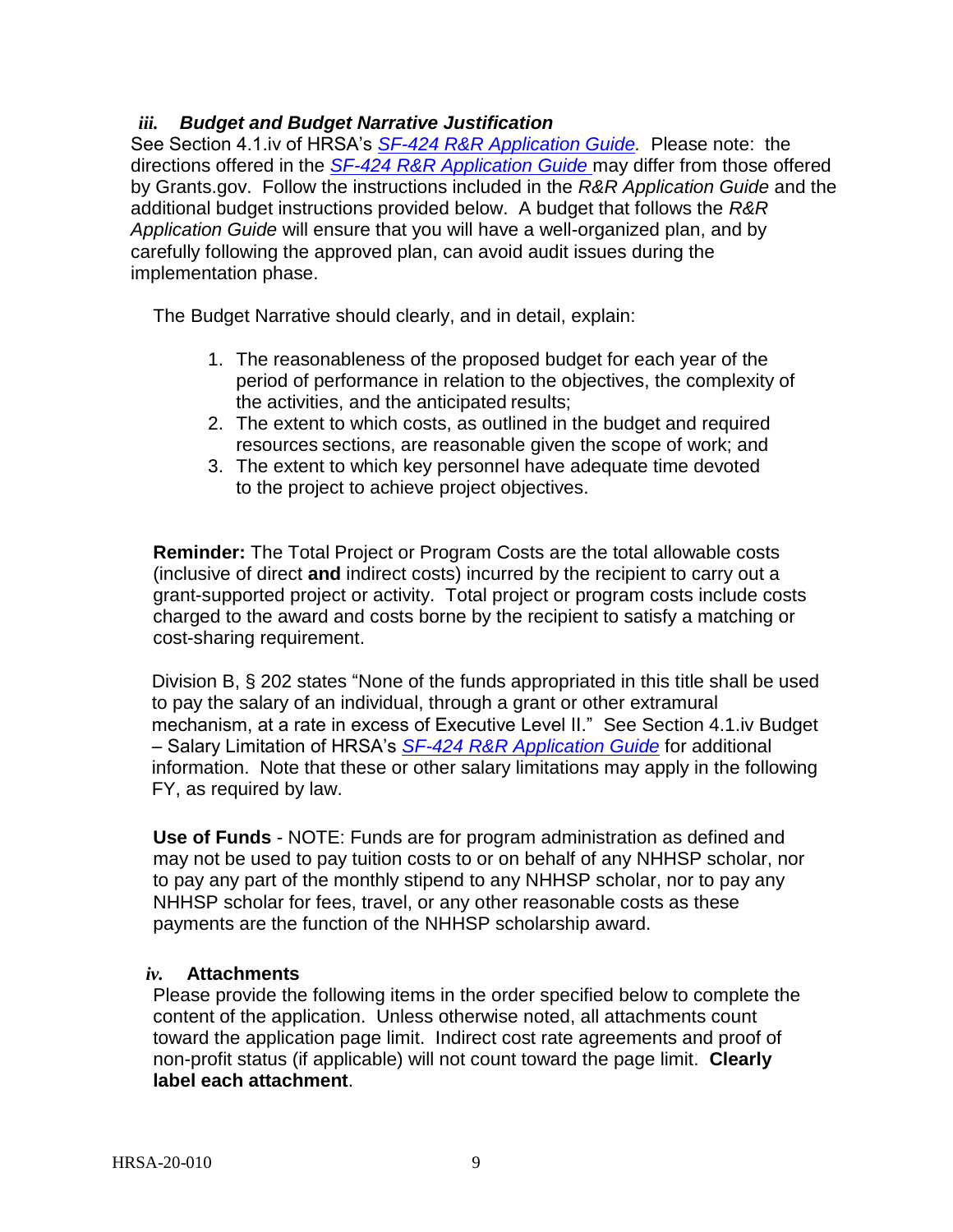*Attachment 1: Work Plan*

Include a detailed work plan chart that includes all relevant activities/steps, and staff responsible for each activity.

#### *Attachment 2: Staffing Plan and Job Descriptions for Key Personnel (see Section 4.1.vi of* HRSA's *SF-424 R&R [Application Guide](http://www.hrsa.gov/grants/apply/applicationguide/sf424rrguidev2.pdf))*

Keep each job description to one page in length as much as is possible. Include the role, responsibilities, and qualifications of proposed project staff.

Include biographical sketches for persons occupying the key positions described in Attachment 2, not to exceed two pages in length. In the event that a biographical sketch is included for an identified individual who is not yet hired, please include a letter of commitment from that person with the biographical sketch. These biographical sketches must be uploaded in the SF-424 RESEARCH & RELATED Senior/Key Person Profile form, which can be accessed in the Application Package under "Mandatory."

#### *Attachment 3: Letters of Agreement and/or Description(s) of Proposed/Existing Contracts (project specific)*

Provide any documents that describe working relationships between the applicant organization and other entities and programs cited in the proposal. Documents that confirm actual or pending contractual agreements should clearly describe the roles of the contractors and any deliverable. Letters of agreement must be dated and signed no later than the award start date.

#### *Attachment 4: Project Organizational Chart*

Provide a one-page figure that depicts the organizational structure of the project (not the applicant organization).

#### *Attachment 5: Tables, Charts, etc.*

To give further details about the proposal (e.g., Gantt or PERT charts, flow charts, etc.).

#### *Attachment 6: Progress Report*

A well-documented progress report is a required and important source of material for HRSA in preparing annual reports, planning programs, and communicating program specific accomplishments. The accomplishments of continuation applicants are carefully considered; therefore, you are advised to include previously stated goals and objectives in your application and emphasize the progress made in attaining these goals and objectives.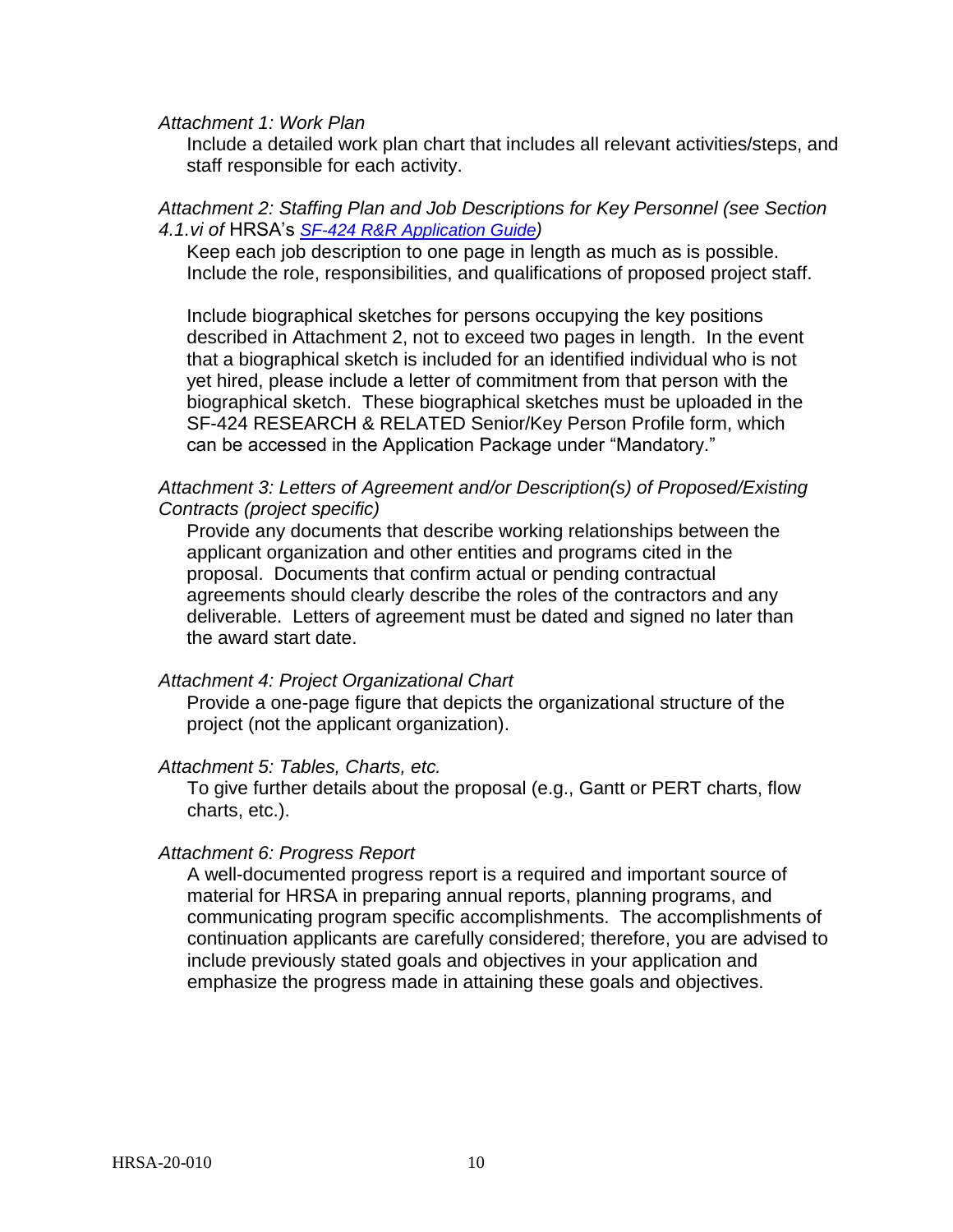The progress report should be a brief presentation of the accomplishments, in relation to the objectives of the program during the current period of performance. The report must include:

- (1) The period covered (dates).
- (2) Specific Objectives Briefly summarize the specific objectives of the project as actually funded.
- (3) Results Describe the program activities conducted for each objective. Include both positive and negative results or technical problems that may be important
- (4) Publications Provide the full citations of peer-reviewed journal articles publications or accepted for publication during the most recent grant period.
- (5) Outcome data Provide outcome data for each of the following from each year of the previous grant cycle: 1) number of participants who completed their service obligation 2) number of participants in service obligation; 3) number of participants currently in education; 4) number of participants in post –graduate training/residency; 5) number of participants in licensure phase; 6) number of participants licensed and awaiting placement; 7) number of participants in default status; and 8) number of participants in waiver status; 9) number of applicants who received new awards; and 10) number of qualified applicants who did not receive new awards.

*Attachment 7: Maintenance of Effort Documentation.* You must complete and submit the following information with your application:

| NON-FEDERAL EXPENDITURES                                                                                                                    |                                                                                                                                              |  |  |  |
|---------------------------------------------------------------------------------------------------------------------------------------------|----------------------------------------------------------------------------------------------------------------------------------------------|--|--|--|
| <b>FY 2019 (Actual)</b><br>Actual FY 2019 non-federal funds,<br>including in-kind, expended for<br>activities proposed in this application. | FY 2020 (Estimated)<br>Estimated FY 2020 non-federal funds,<br>including in-kind, designated for<br>activities proposed in this application. |  |  |  |
| Amount: \$                                                                                                                                  | Amount: \$                                                                                                                                   |  |  |  |
|                                                                                                                                             |                                                                                                                                              |  |  |  |

# *Attachments 8: Other Relevant Documents*

Include here any other documents that are relevant to the application, including letters of support. Letters of support must be dated and specifically indicate a commitment to the project/program (in-kind services, dollars, staff, space, equipment, etc.).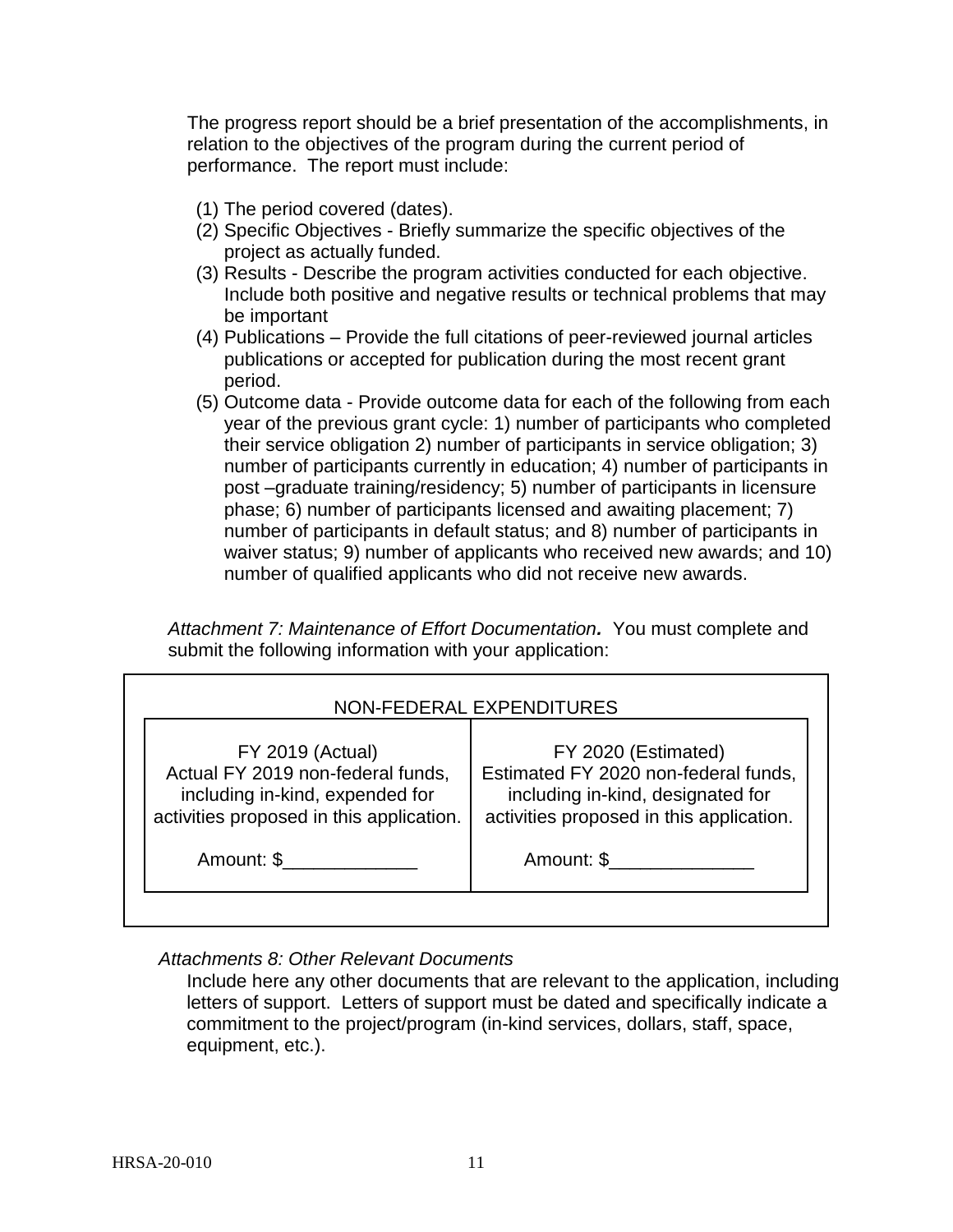### <span id="page-13-0"></span>**3. Dun and Bradstreet Universal Numbering System Number and System for Award Management (formerly, Central Contractor Registration)**

You must have a valid DUNS number, also known as the Unique Entity Identifier, and provide that number in the application. You must also register with the System for Award Management (SAM) and continue to maintain active SAM registration with current information at all times during which you have an active federal award or an application or plan under consideration by an agency**.**

HRSA may not make an award to an applicant until the applicant has complied with all applicable DUNS and SAM requirements and, if an applicant has not fully complied with the requirements by the time HRSA is ready to make an award, HRSA may determine that the applicant is not qualified to receive an award and use that determination as the basis for making an award to another applicant.

If you have already completed Grants.gov registration for HRSA or another Federal agency, confirm that it is still active and that the Authorized Organization Representative (AOR) has been approved.

The Grants.gov registration process requires information in three separate systems:

- Dun and Bradstreet [\(http://www.dnb.com/duns-number.html\)](http://www.dnb.com/duns-number.html)
- System for Award Management (SAM) [\(https://www.sam.gov\)](https://www.sam.gov/)
- Grants.gov [\(http://www.grants.gov/\)](http://www.grants.gov/)

For further details, see Section 3.1 of *HRSA's [SF-424 R&R Application Guide](http://www.hrsa.gov/grants/apply/applicationguide/sf424rrguidev2.pdf)[.](http://www.hrsa.gov/grants/apply/applicationguide/sf424guide.pdf)*

**UPDATED [SAM.GOV](http://sam.gov/) ALERT:** For your SAM.gov registration, you must submit a [notarized letter](https://www.fsd.gov/fsd-gov/answer.do?sysparm_kbid=d2e67885db0d5f00b3257d321f96194b&sysparm_search=kb0013183) appointing the authorized Entity Administrator. The review process changed for the Federal Assistance community on June 11, 2018. Read the [updated](https://www.gsa.gov/about-us/organization/federal-acquisition-service/office-of-systems-management/integrated-award-environment-iae/sam-update)  [FAQs](https://www.gsa.gov/about-us/organization/federal-acquisition-service/office-of-systems-management/integrated-award-environment-iae/sam-update) to learn more about this and the current login process for SAM.gov.

In accordance with the Federal Government's efforts to reduce reporting burden for recipients of federal financial assistance, the general certification and representation requirements contained in the Standard Form 424B (SF-424B) – Assurances – Non-Construction Programs, and the Standard Form 424D (SF-424D) – Assurances – Construction Programs, have been standardized federal-wide. Effective January 1, 2020, the updated common certification and representation requirements will be stored and maintained within the SAM. Organizations or individuals applying for federal financial assistance as of January 1, 2020, must validate the federally required common certifications and representations annually through SAM located at [SAM.gov.](https://www.sam.gov/SAM/)

### <span id="page-13-1"></span>**4. Application Due Date**

The due date for the application is *March 9, 2020 at 11:59 p.m. ET.*

See Section 8.2.5 – Summary of e-mails from Grants.gov of HRSA's *[SF-424 R&R](http://www.hrsa.gov/grants/apply/applicationguide/sf424rrguidev2.pdf)  [Application Guide](http://www.hrsa.gov/grants/apply/applicationguide/sf424rrguidev2.pdf)* for additional information.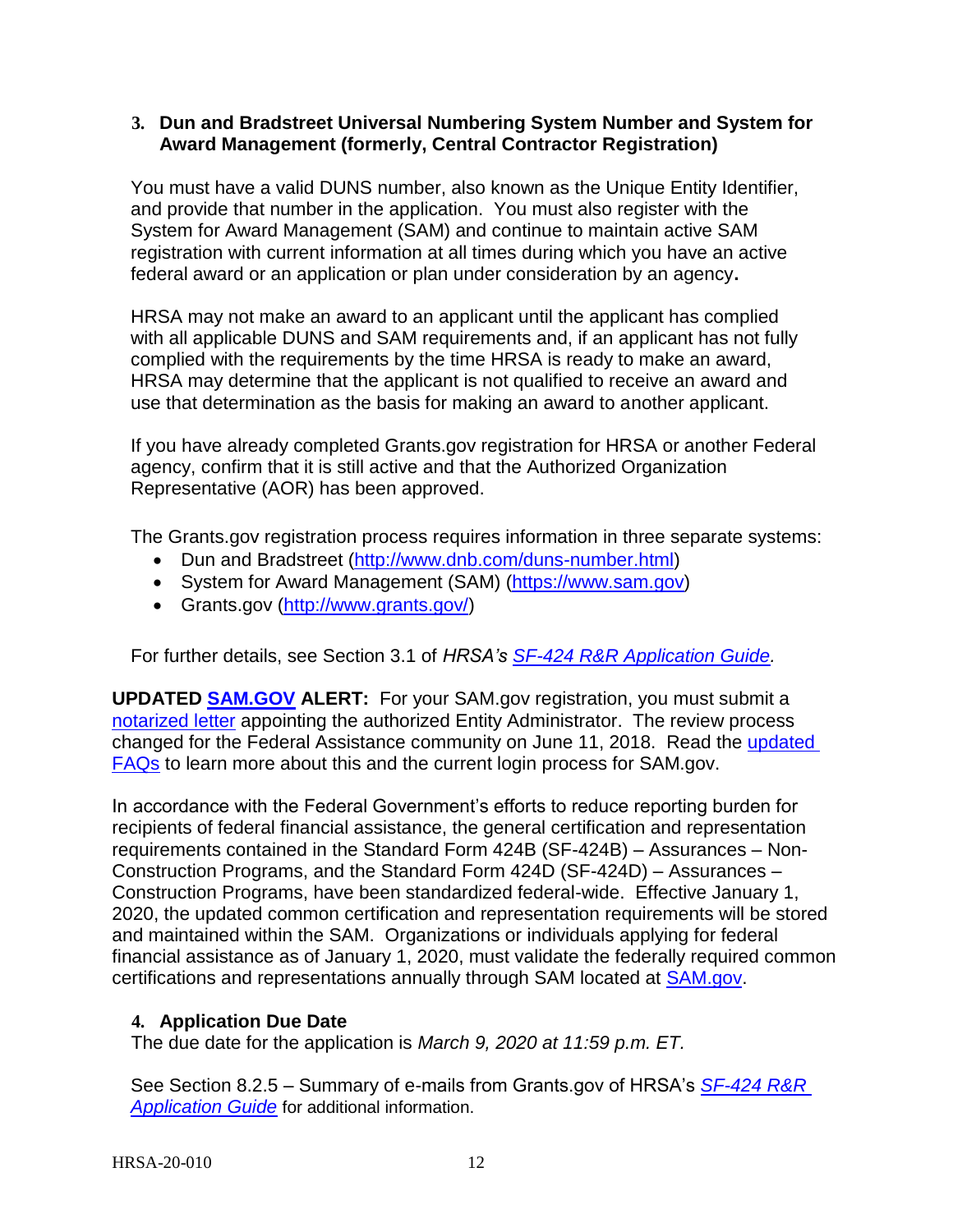### <span id="page-14-0"></span>**5. Intergovernmental Review**

This program is not subject to the provisions of Executive Order 12372, as implemented by 45 CFR Part 100. See Section 4.1 ii of HRSA's *[SF-424 R&R Application Guide](http://www.hrsa.gov/grants/apply/applicationguide/sf424rrguidev2.pdf)* for additional information.

## <span id="page-14-1"></span>**6. Funding Restrictions**

You may request funding for a period of performance of up to five (5) years, at no more than \$475,304 per year, (inclusive of direct and indirect costs). Awards to support projects beyond the first budget year will be contingent upon Congressional appropriation, satisfactory progress in meeting the project's objectives, and a determination that continued funding would be in the best interest of the Federal Government.

This Program Guidance supports the administrative expenses associated with the NHHSP. No part of these funds may be used to pay the tuition costs of any NHHSP scholar, the monthly stipend of any NHHSP scholar, nor the fees, travel, or any other reasonable costs of any NHHSP scholar, as these payments are the function of the NHHSP scholarship award.

The General Provisions in Division B of the Department of Defense and Labor, Health and Human Services, and Education Appropriations Act, 2019 and Continuing Appropriations Act, 2019, (P.L. 115-245) apply to this program. Please see Section 4.1 of HRSA's *SF-424 R&R [Application Guide](http://www.hrsa.gov/grants/apply/applicationguide/sf424rrguidev2.pdf)* for additional information. Note that these or other restrictions will apply in the following FY, as required by law.

You are required to have the necessary policies, procedures, and financial controls in place to ensure that your organization complies with all legal requirements and restrictions applicable to the receipt of federal funding including statutory restrictions on use of funds for lobbying, executive salaries, gun control, abortion, etc. Like those for all other applicable grants requirements, the effectiveness of these policies, procedures, and controls is subject to audit.

# <span id="page-14-2"></span>**7. Review and Selection Process**

The application will be subject to an internal review by HRSA staff in the Bureau of Health Workforce (BHW). Bureau senior staff, whose collective expertise and experience in all aspects of scholarship application and award, in-school and inservice support, and recruitment of both students and practice sites will review the application based on the program requirements presented in this program guidance. This review will enable the reviewers to assess the quality of a proposed project and determine the likelihood of its success. The BHW internal review will offer suggestions for improvement of the project as deemed necessary, and the bureau will serve in a consultative role to the project as needed during the period of performance. The review will not impact the level of funding received. POL has the option of providing specific salary rates or amounts for individuals specified in the application budget or the aggregate amount requested for salaries.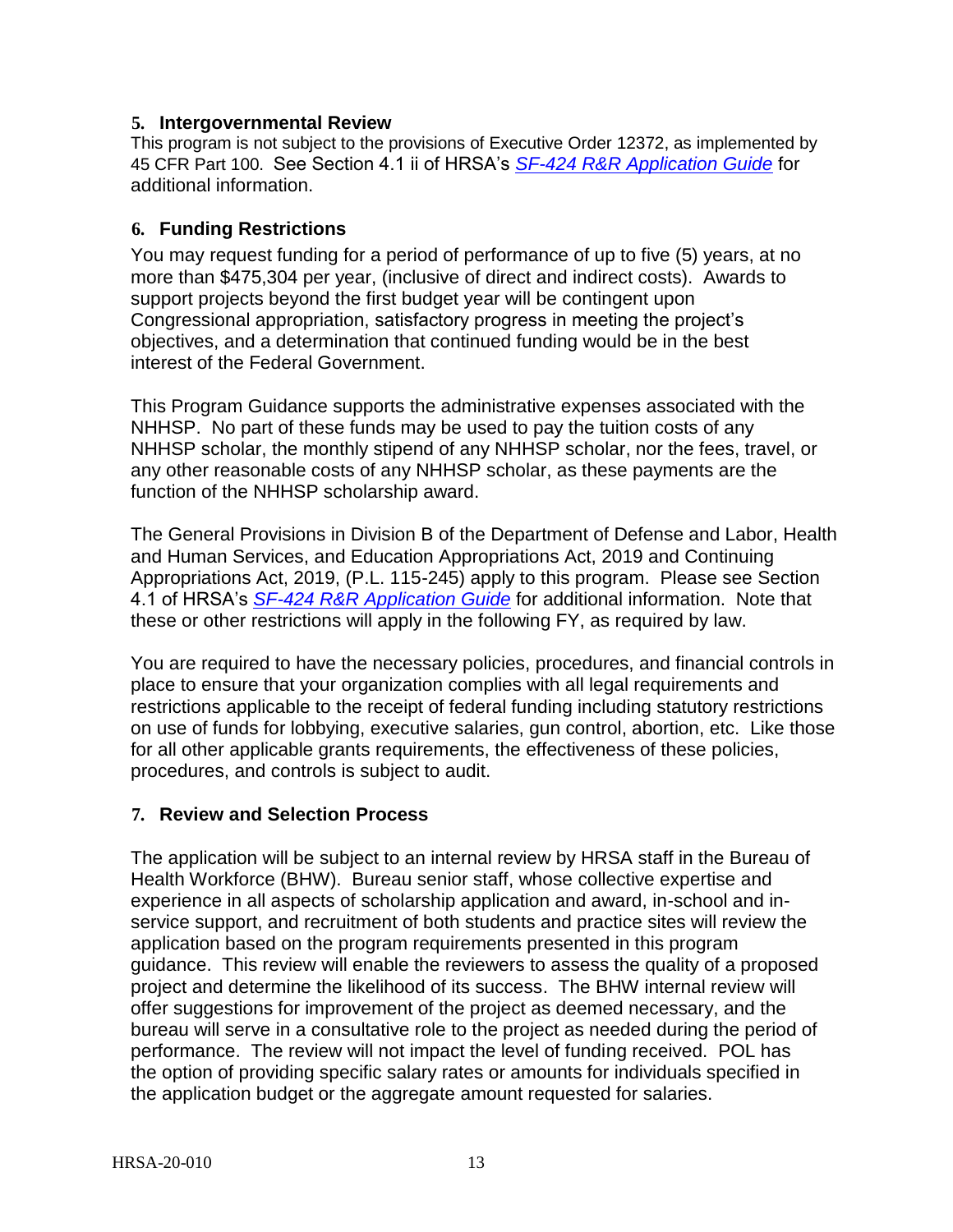# <span id="page-15-0"></span>**VI. Award Administration**

## <span id="page-15-1"></span>**1. Award Notices.**

HRSA will issue the Notice of Award prior to the start date of August 1, 2020. See Section 5.4 of HRSA's [SF-424 R&R Application Guide](http://www.hrsa.gov/grants/apply/applicationguide/sf424rrguidev2.pdf) for additional information.

## <span id="page-15-2"></span>**2. Administrative and National Policy Requirements**

See Section 2.2 of HRSA's [SF-424 R&R Application Guide.](http://www.hrsa.gov/grants/apply/applicationguide/sf424rrguidev2.pdf)

## **Requirements of Subawards**

The terms and conditions in the NOA apply directly to the recipient of HRSA funds. The recipient is accountable for the performance of the project, program, or activity; the appropriate expenditure of funds under the award by all parties; and all other obligations of the recipient, as cited in the NOA. In general, the requirements that apply to the recipient, including public policy requirements, also apply to subrecipients under awards. See [45 CFR § 75.101 Applicability](https://www.ecfr.gov/cgi-bin/retrieveECFR?gp=1&SID=4d52364ec83fab994c665943dadf9cf7&ty=HTML&h=L&r=PART&n=pt45.1.75) for more details.

### <span id="page-15-3"></span>**3. Reporting.**

Award recipients must comply with Section 6 of HRSA's SF-424 R&R [Application Guide](http://www.hrsa.gov/grants/apply/applicationguide/sf424rrguidev2.pdf) **and** the following reporting and review activities:

1) **Noncompeting Continuation Performance Progress Report**(s). The award recipient must submit a progress report to HRSA on an **annual** basis. Further information will be provided in the award notice. HRSA will verify that approved and funded applicants' proposed objectives are accomplished during each year of the project. Funded applicants will be required to consistently collect, analyze, and report on participation and outcome data in the form of performance reports.

The Progress Report has two parts. The first part demonstrates award recipient progress on program-specific goals. The second part collects core performance measurement data including performance measurement data to measure the progress and impact of the project. The applicant should plan to report on dissemination activities in the annual progress report. Further information will be provided in the Notice of Award (NoA).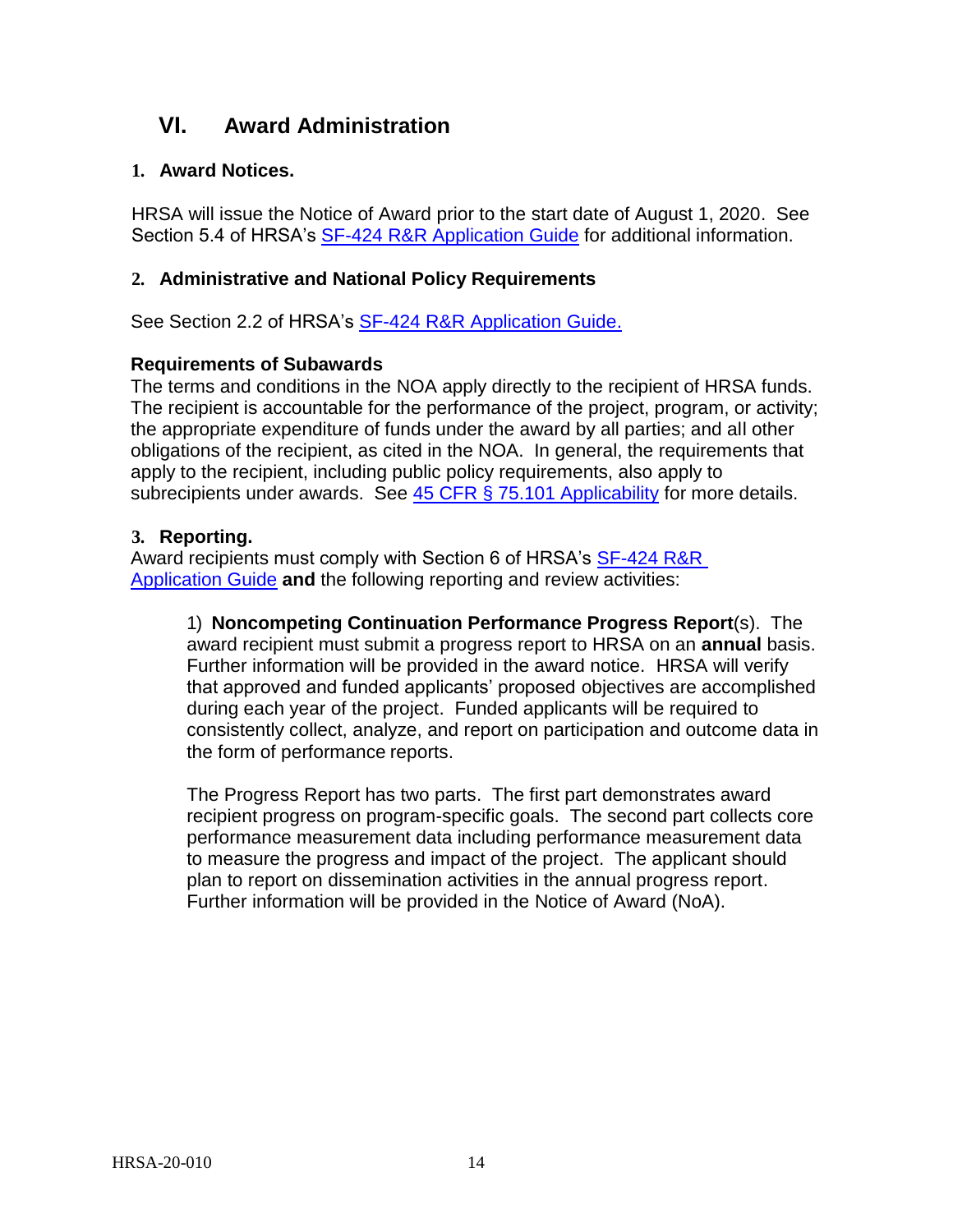2) **Performance Reports.** The award recipient must submit a Performance Report to HRSA via the EHBs on an annual basis. All HRSA recipients are required to collect and report performance data so that HRSA can meet its obligations under the Government Performance and Results Modernization Act of 2010 (GPRA). The required performance measures for this program are outlined in the Project Narrative Section IV's Impact Sub-section (a), and can be found at [http://bhpr.hrsa.gov/grants/reporting/index.html.](http://bhpr.hrsa.gov/grants/reporting/index.html) Further information will be provided in the NoA.

The annual performance report will address all academic year activities from July 1 to June 30, and will be due to HRSA on July 31 each year. If award activity extends beyond June 30 in the final year of the period of performance, a Final Performance Report (FPR) may be required to collect the remaining performance data.

3) **Final Report.** A final report is due within 90 calendar days after the period of performance ends. The Final Report must be submitted online by award recipients in the Electronic Handbook system at [https://grants.hrsa.gov/webexternal/home.asp.](https://grants.hrsa.gov/webexternal/home.asp)

The Final Report is designed to provide HRSA with information required to close out a grant after completion of project activities. Award recipients are required to submit a final report at the end of their project. The Final Report includes the following sections:

- **Project Objectives and Accomplishments Description of major** accomplishments on project objectives.
- **Project Barriers and Resolutions Description of barriers/problems** that impeded project's ability to implement the approved plan.
- **Summary Information:** 
	- Project overview.
	- Project impact.
	- Prospects for continuing the project and/or replicating this project elsewhere.
	- Publications produced through this grant activity.
	- Changes to the objectives from the initially approved grant.

Further information will be provided in the NoA.

4) **Federal Financial Report.** A Federal Financial Report (SF-425) is required according to the schedule in the *SF-424 [R&R Application Guide](http://www.hrsa.gov/grants/apply/applicationguide/sf424rrguidev2.pdf)*. The report is an accounting of expenditures under the project that year. Financial reports must be submitted electronically through the EHB systems. More specific information will be included in the award notice.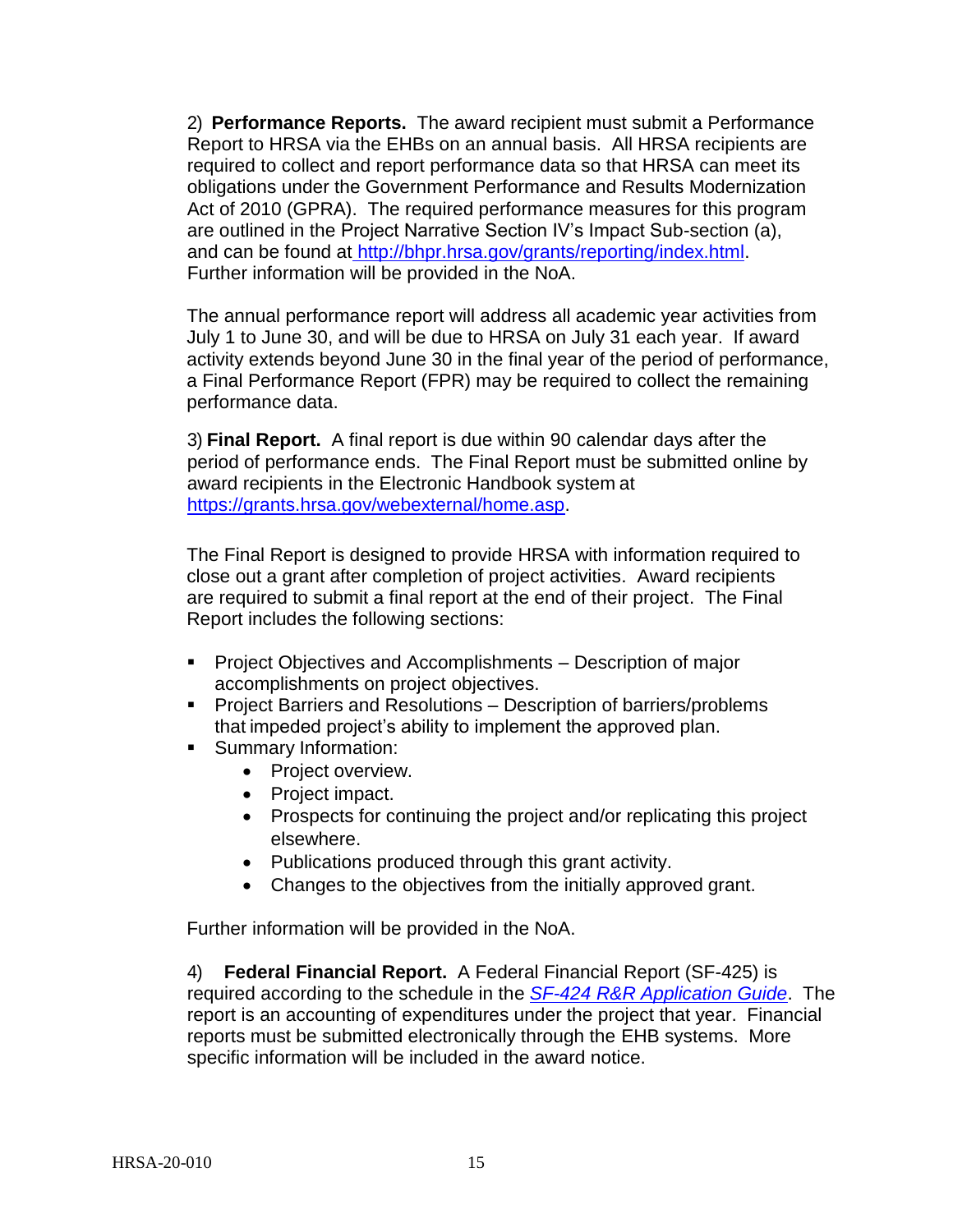5) **Integrity and Performance Reporting.** The NOA will contain a provision for integrity and performance reporting in [FAPIIS,](https://www.fapiis.gov/) as required in 45 CFR part [75 Appendix XII.](https://www.ecfr.gov/cgi-bin/retrieveECFR?gp=1&SID=4d52364ec83fab994c665943dadf9cf7&ty=HTML&h=L&r=PART&n=pt45.1.75)

# <span id="page-17-0"></span>**VII. Agency Contacts**

You may request additional information and/or technical assistance regarding business, administrative, or fiscal issues related to this Program Guidance by contacting:

Carolyn Cobb Grants Management Specialist Division of Grants Management Operations, OFAM Health Resources and Services Administration 5600 Fishers Lane, Mailstop 10SHW03 Rockville, MD 20857-0001

You may obtain programmatic technical assistance by contacting the Project Officer listed on the most recent Notice of Award or by contacting:

Myron Allen Bureau of Health Workforce Health Resources and Services Administration U.S. Department of Health and Human Services 5600 Fishers Lane, 15N94C Rockville, Maryland 20857 Phone: (301) 443-1701 Fax: (301) 451-5629 Email: [MAllen@hrsa.gov](mailto:MAllen@hrsa.gov)

You may need assistance when working online to submit your application forms electronically. You should always obtain a case number when calling for support. For assistance with submitting the application in Grants.gov, contact Grants.gov 24 hours a day, seven days a week, excluding federal holidays at:

Grants.gov Contact Center Telephone: 1-800-518-4726 (International Callers, please dial 606 545-5035) E-mail: [support@grants.gov](mailto:support@grants.gov) Self-Service Knowledge Base: [https://grants](https://grants-portal.psc.gov/Welcome.aspx?pt=Grants)[portal.psc.gov/Welcome.aspx?pt=Grants](https://grants-portal.psc.gov/Welcome.aspx?pt=Grants)